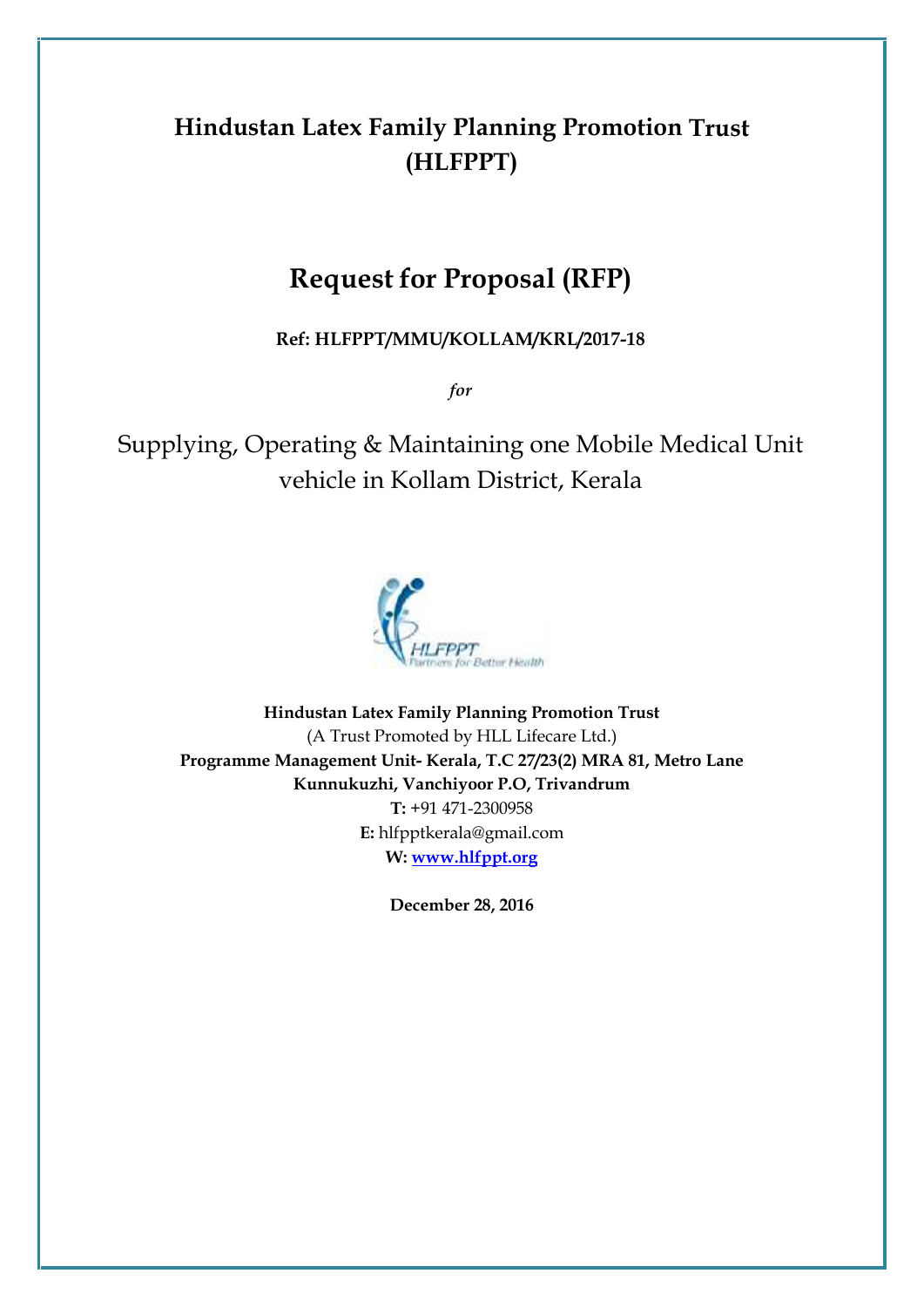#### **Contents**

| 1. |  |
|----|--|
| 2. |  |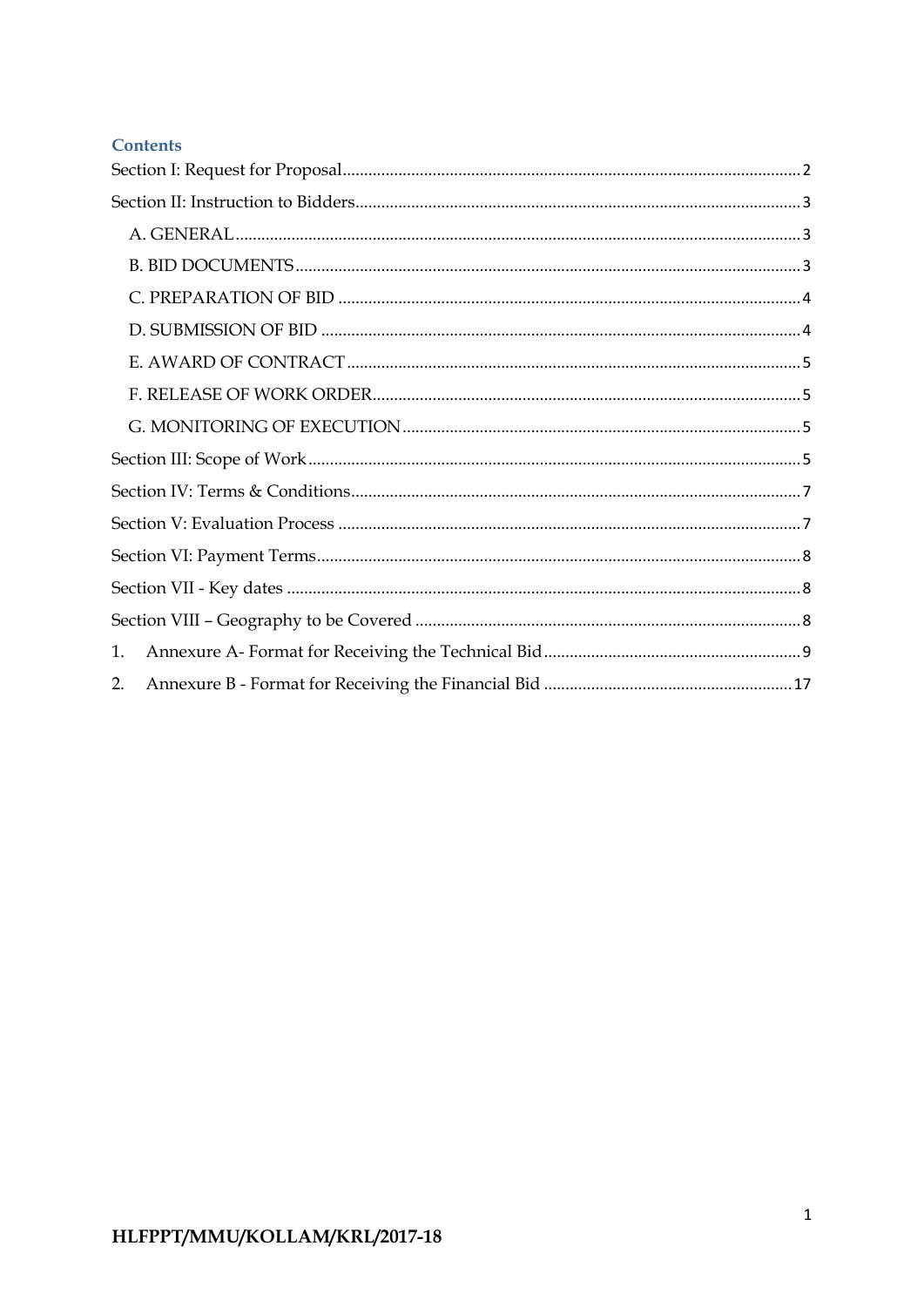#### **Section I: Request for Proposal**

**Hindustan Latex Family Planning Promotion Trust (HLFPPT),** MRA 81, Metro Lane, Kunnukuzhi, Vanchiyoor P.O, Trivandrum, Kerala invites proposals from eligible individuals/firms (hereinafter Bidders) for Supply, Operations and Maintenance of one number of Mobile Medical Unit vehicle in Kollam district, Kerala. Interested bidders are requested to respond to this Request for Proposal (RFP) with detailed Technical and Financial Bid in the specified formats.

| <b>RFP</b> | Name of work & Location   | Date of issue of | Last date of receiving |
|------------|---------------------------|------------------|------------------------|
| No.        |                           | <b>RFP</b>       | Proposal               |
|            |                           |                  | (at HLFPPT Kerala      |
|            |                           |                  | Office)                |
| HLFPPT/M   | Supply, Operations and    |                  |                        |
| MU/KOLL    | Maintenance of Mobile     | 28.12.2016       | 11.01.2017 at          |
| AM/KRL/2   | Medical vehicle in Kollam |                  | 18.00 Hrs.             |
| 017-18     | district, Kerala          |                  |                        |
|            |                           |                  |                        |

The interested bidder should download the complete set of Request for Proposal (RFP) document comprising Section I to VIII and Annexure A & B from HLFPPT website (www.hlfppt.org) or collect the same in person from the office of MRA 81, Metro Lane, Kunnukuzhi, Vanchiyoor P.O, Trivandrum, Kerala on any working day after the Tender issue date mentioned above.

Prospective bidders are advised to fill, sign and submit hard copies of the bid (Technical Bid – Annexure A and Financial Bid - Annexure B) in two separate sealed envelopes and enclose the two separate envelopes in a master envelope superscripted **"Proposal for Supply, Operations & Maintenance of Mobile Medical Unit vehicle in Kollam district, Kerala"** to the following address **on or before 6 pm of 11th January 2017 to:**

**Mr. Vimal Ravi State Programme Manager MRA 81, Metro Lane, Kunnukuzhi, Vanchiyoor P.O, Trivandrum, Kerala**

**For any queries/ area visit, please contact:**

**Mr. Satheesh Kumar** HR and Admin Assistant MRA 81, Metro Lane, Kunnukuzhi, Vanchiyoor P.O, Trivandrum, Kerala Ph- 0471-2300958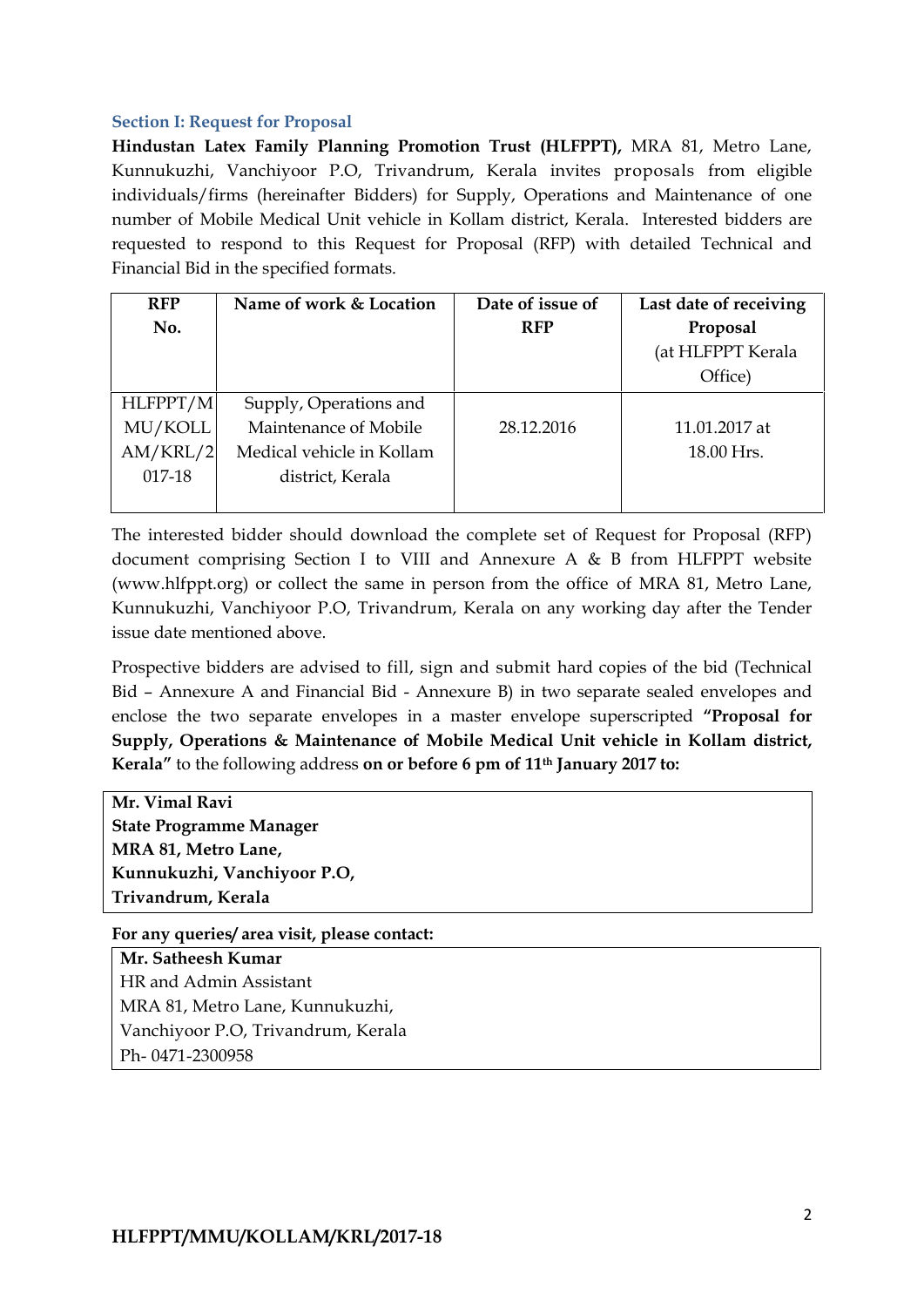# **Section II: Instruction to Bidders**

# **A. GENERAL**

# **1. Scope of Bid**

The detailed description of work, hereinafter referred as 'work', is given in the **Section III - Scope of Work.**

#### 2. **One Bid Per Bidder**

- **i.** The bidder can be an individual, an entity or a joint venture. In case of partnership firm and Limited Company, certified copy of partnership deed/ Articles of Association and Memorandum of Association along with registration certificate of the company shall have to be enclosed.
- ii. No bidder shall be entitled to submit more than one bid whether jointly or severally. If one does so, all bids wherein the bidder has participated shall stand disqualified.

#### **3. Cost of Bidding**

The bidder shall bear all costs associated with the preparation and submission of his bid.

#### **4. Area Visit and examination of Surroundings**

The bidder is advised to visit and inspect the Area of Operations and its surroundings and obtain for itself on its own responsibility all information that may be necessary for preparing the bid and entering into a contract with HLFPPT. All costs in this respect shall have to be borne by the bidder.

#### **5. Eligibility Criteria**

The bidder shall fulfill the following requirements:

- i. The Bidder must have PAN
- ii. Bidder should submit its registration number (if any) with Service Tax Authorities. Registration Certificate should be enclosed.
- iii. The bidder must have average annual turnover of preceding 3 years of Rs 5 lacs or more. CA certificate regarding the annual turnover from the similar kind of business or audited profit and loss account of last 3 years [FY 13-14; FY 14-15 and FY 15-16] shall be submitted by the bidder. The CA Certificate should be on the letter head of the CA Firm with Registration Number of the firm and also the CA Membership number clearly stated.
- 6. B. BID DOCUMENTS

# **1. Content of bid documents**

The Bid Document comprises of the following documents:

- Technical Bid (Annexure A)
- Financial Bid (Annexure B)
- **2.** The bidder is expected to examine carefully all instructions, terms and conditions, specifications etc in the Bid Document. Bidder shall be solely responsible for his failure to do so.
- **3. Queries**

Any prospective bidder may raise his queries and/or seek clarifications in writing before the last date of receiving queries as mentioned in **Section VII – Key Dates**. HLFPPT may at its option, give such clarifications as are felt necessary.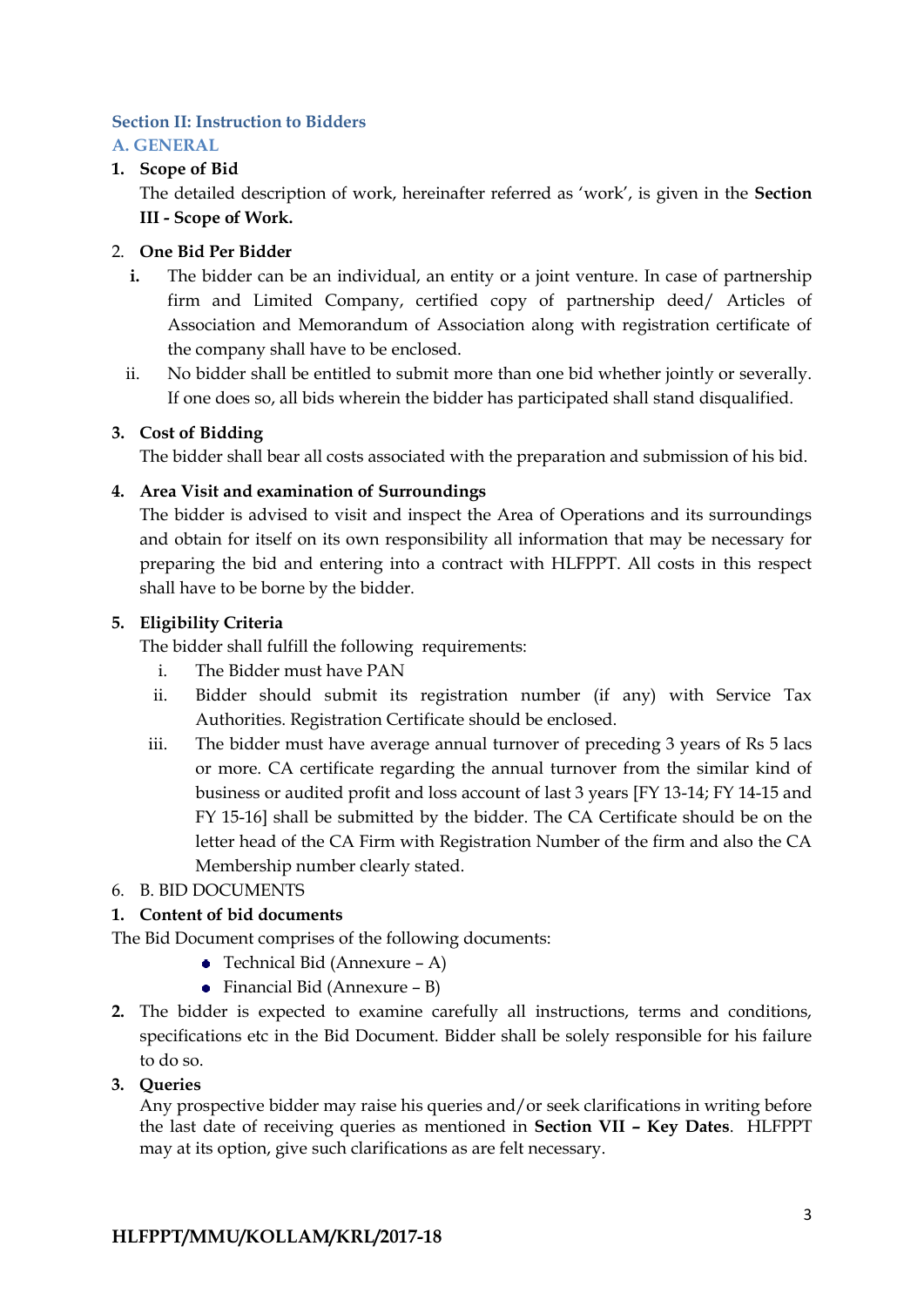#### **C. PREPARATION OF BID**

The bidders have to prepare their bids and submit their signed bids in sealed envelopes as per the time schedule mentioned in the key dates of the Notice Inviting Tenders.

#### **1. Documents comprising the bid**

The bid submitted by the bidder shall be in the following parts:

- **i.** Part 1- this shall be known as **Envelope A – Technical Bid** and contain all required information and enclosures as per details given in the Annexure A.
- ii. Part 2 This shall be known as **Envelope B – Financial Bid** and contain financial offer in the prescribed format enclosed as Annexure B.

#### **2. Language**

The bid as well as all correspondence and documents relating to the bid exchanged by the Bidder and HLFPPT shall be in English. Wherever any document, for example any government certificate, is furnished in any other language, the bidder shall have to submit an English translation of the same document.

#### **3. Technical Bid**

- a. All the documents/ information enclosed with the Technical Bid should be self attested and certified by the bidder.
- b. The pages of the Technical Bid should be duly numbered, otherwise it will not be considered for evaluation.

#### **4. Financial Bid**

- a. The bidder shall have to quote rates in **Annexure B** in absolute amount.
- b. The bidder shall have to quote rates inclusive of all duties, taxes, royalties and other levies; and HLFPPT shall not be liable for the failure of the bidder to take the same into consideration.
- c. The rate shall be quoted in figures as well as in words. If any difference in figures and words is found, lower of the two shall be taken as valid and correct.

# **D. SUBMISSION OF BID**

- 1. The bidder is required to submit bid duly signed in Envelop 'A' and Envelop 'B' in physical form at the place prescribed in the RFP.
- *2.* The Envelope A & Envelope B should be enclosed in a master envelop superscripted *"Proposal for Supply, Operations & Maintenance of Mobile Medical Unit vehicle in Kollam, Kerala"*
- 3. The quotation received through FAX/E-mail or received late due to postal or courier delay etc will not be accepted. The bidder have to ensure the receipt of bids by HLFPPT well in time before due date.
- 4. Confidentiality
	- **a.** Information relating to examination, evaluation, comparison and recommendation of contract award shall not be disclosed to or any other person not officially concerned with such process until final decision on the bid.
	- **b.** Any attempt by bidder to influence HLFPPT in the evaluation of the bids or contract award decisions may result in the rejection of his bid.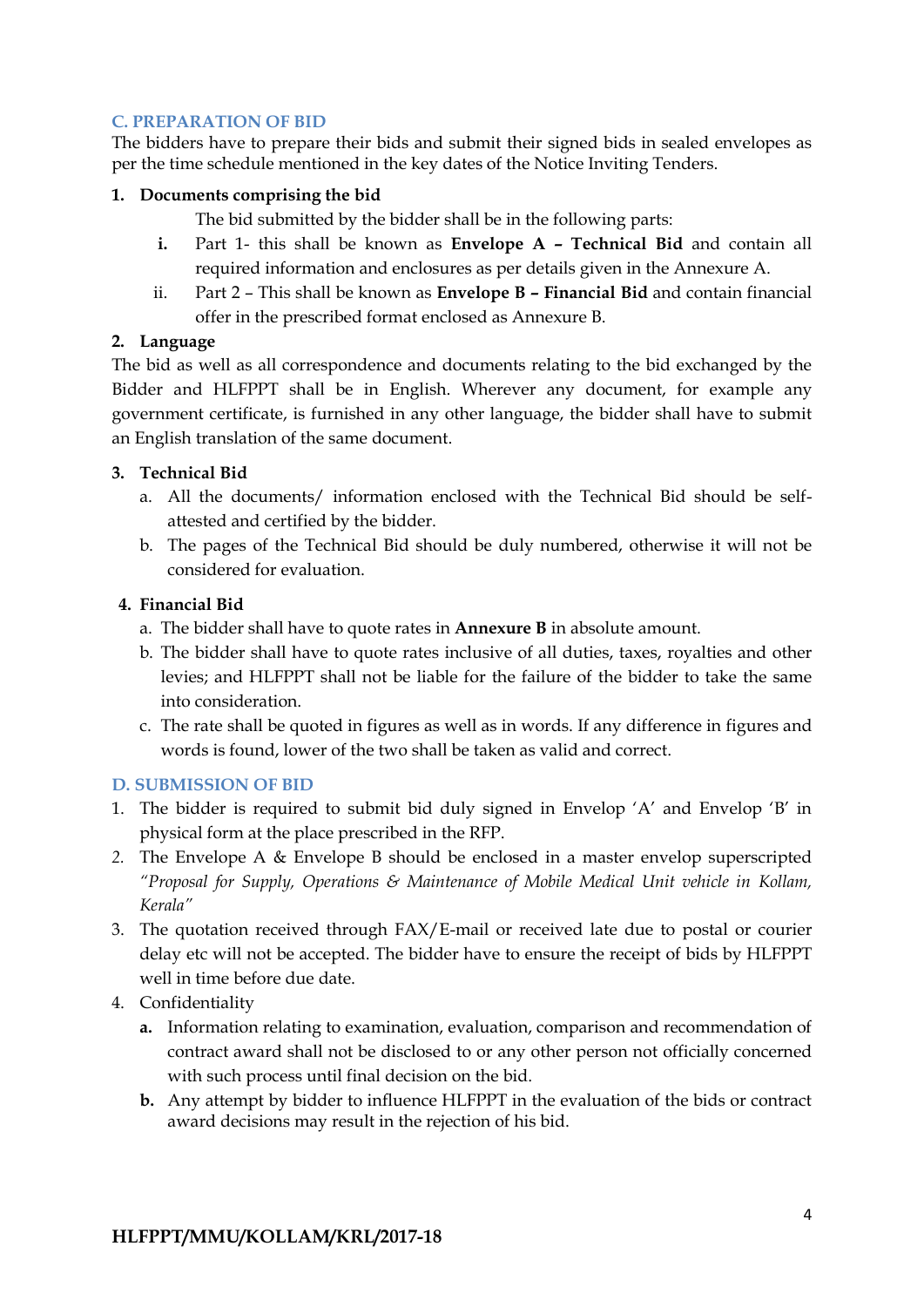# **E. AWARD OF CONTRACT**

HLFPPT shall notify the successful Bidder by issuing a 'Work Order' (WO) that his/her bid has been accepted.

#### **F. RELEASE OF WORK ORDER**

- 1. The successful Bidder shall receive work order within 7 days after final negotiation.
- 2. Agency accepting the Work Order shall be reckoned as intimation to commencement of work. No separate work order shall be issued by HLFPPT to the Bidder for commencement of work.
- 3. The date of acceptance of Work Order will be considered as the date of Start of the Work.
- 4. The MMU vehicle should be ready for operations complete with all fittings, branding, licenses, permissions, qualified driver etc within the specified time limit which will be mentioned in the Work Order.

# **G. MONITORING OF EXECUTION**

HLFPPT Team and Concerned partner officials will monitor the operations of MMU vehicle on time to time basis. Bidder needs to follow their advise and instructions as per area conditions and scope of work strictly.

#### **Section III: Scope of Work**

- 1. The successful bidder will provide 1 fully branded Mobile Medical Unit as per MMU specification along with qualified driver and will be engaged in its operations and maintenance.
- 2. The successful bidder will endeavour to ensure 100% operational service ability of the MMU vehicle 6 days in a week.

# **A. MMU Vehicle Specifications**

- 1) **Type of vehicle: TATA Sumo/ TATA Spacio / Tavera / Qualis**
- 1) **Model and Make:** The vehicle should be in good condition and if required, fresh coat of painting should be applied.
- 2) The MMU vehicle will be branded by the bidder as per the requirement of HLFPPT. For branding, HLFPPT will bear a one-time cost of up to Rs 15,000/-.

# **IMPORTANT:**

- Vehicle fabrication and branding will be approved by HLFPPT
- Idea/brief for artwork for fabrication of vehicle will be provided by HLFPPT

**Pictures of the fabricated vehicle which we are running in the state of Kerala are enclosed for your ready reference.**

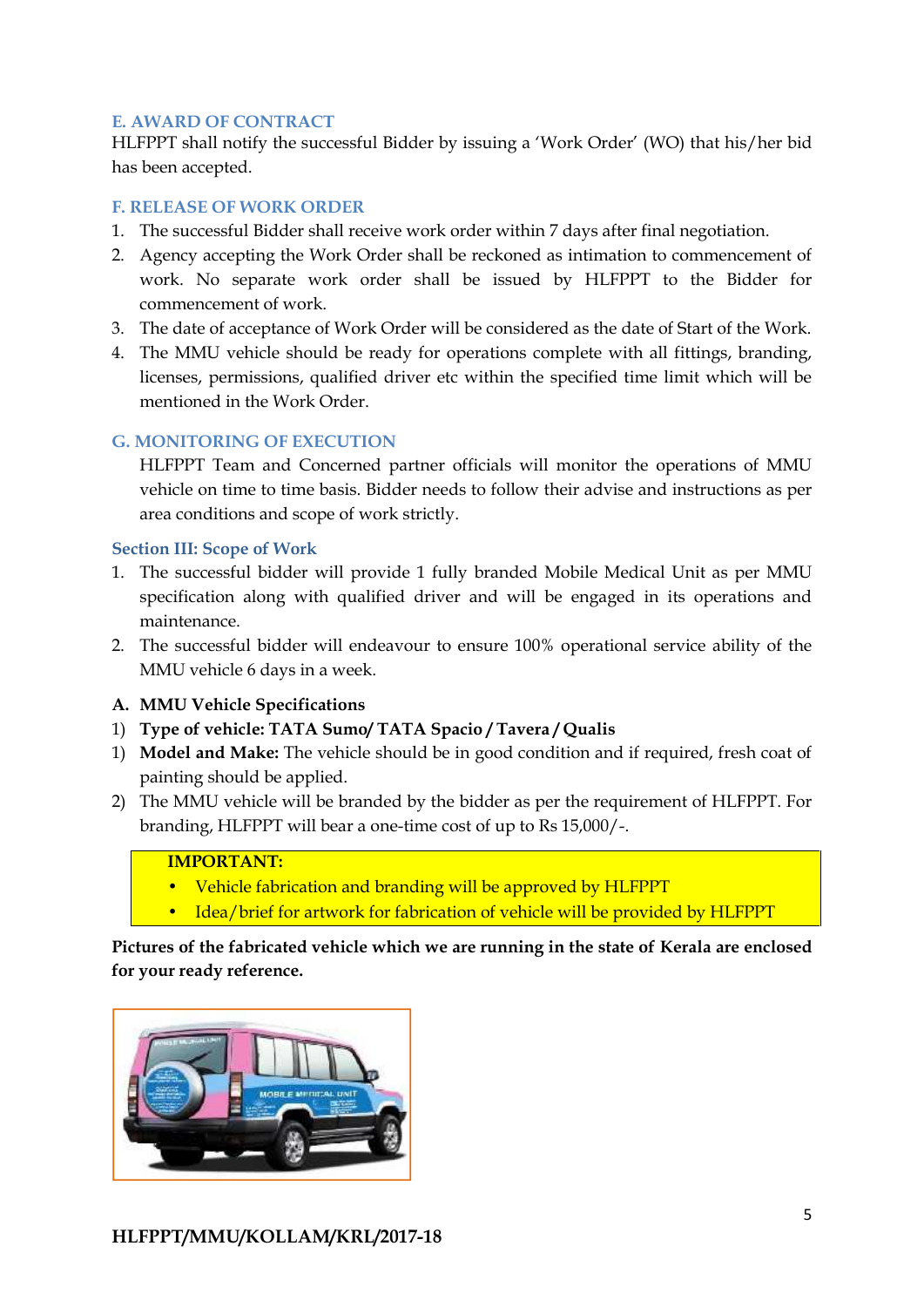#### **B. Upkeep Repair and Maintenances**

- 1) The successful bidder will carry out all types of minor and major repair arising out of periodical service needs or due to damage /wearing out of parts and accessories
- 2) Ensure the availability and serviceability of all equipment and accessories inside the MMU within reasonable time
- 3) The successful bidder will do periodic maintenance services arising as per the manufacturer's service manual with respect to the MMU vehicle and technical equipment placed inside the vehicle will be undertaken
- 4) Check list for onsite technical inspection by the MMU vehicle driver and HLFPPT team for a daily and weekly check as part of preventive maintenance, will be prepared and compliance of the same must be ensured. Such compliance will be checked and certified periodically by the nominated Staff member of the bidder and competent authority of HLFPPT
- 5) All equipment placed inside the MMU vehicle will be properly secured to avoid any accidental injury and damage to staff or patients in stationary condition or during any movement
- 6) All such repair, maintenance and periodic servicing will be carried out with prior intimation and approval of concerned HLFPPT authorities. Suitable approval register will be maintained which will be signed jointly by HLFPPT and bidder representative.
- 7) Service Schedule must be prepared to ensure minimum down time. The bidder shall provide appropriate replacement for MMU vehicle for any such downtime event.
- 8) Bidder shall be responsible for general housekeeping & maintaining all systems including cleanliness of the vehicle and equipments
- 9) If there are any accidental damages to the vehicle and equipment due to negligence of the driver / bidder's staff, the cost of such repairs will be borne by the bidder
- 10) MMU vehicle will be cleaned on a daily basis at the mutually agreed time. Deep cleaning of the vehicle will be carried once a week
- 11) Ensure secured parking and garaging of the van

# **C. Operation of MMU vehicle**

- 1) The bidder will deploy a proficient driver with knowledge and experience of MMU/ ambulance operation for undertaking driving and running maintenance of the vehicle
- 2) Driver who is engaged must not be less than 21 years of age and must not be more than 60 years in age
- 3) Driver should be medically fit and should have valid license for ambulance driving and should not have any pending case in court against him, certification to this effect must be provided by the bidder
- 4) The driver so provided must be on the pay roll of the bidder
- 5) Uniform is in the scope of bidder. It will be bidder's responsibility to ensure that the driver on duty is in proper uniform
- 6) Bidder will maintain appropriate logbook for breakdown hours and Kms running and get it duly signed by HLFPPT officer
- 7) Maintaining other required documentation
- 8) Driver to provide assistance to the project in mobilizing the crowd, and organizing community events etc.

# **HLFPPT/MMU/KOLLAM/KRL/2017-18**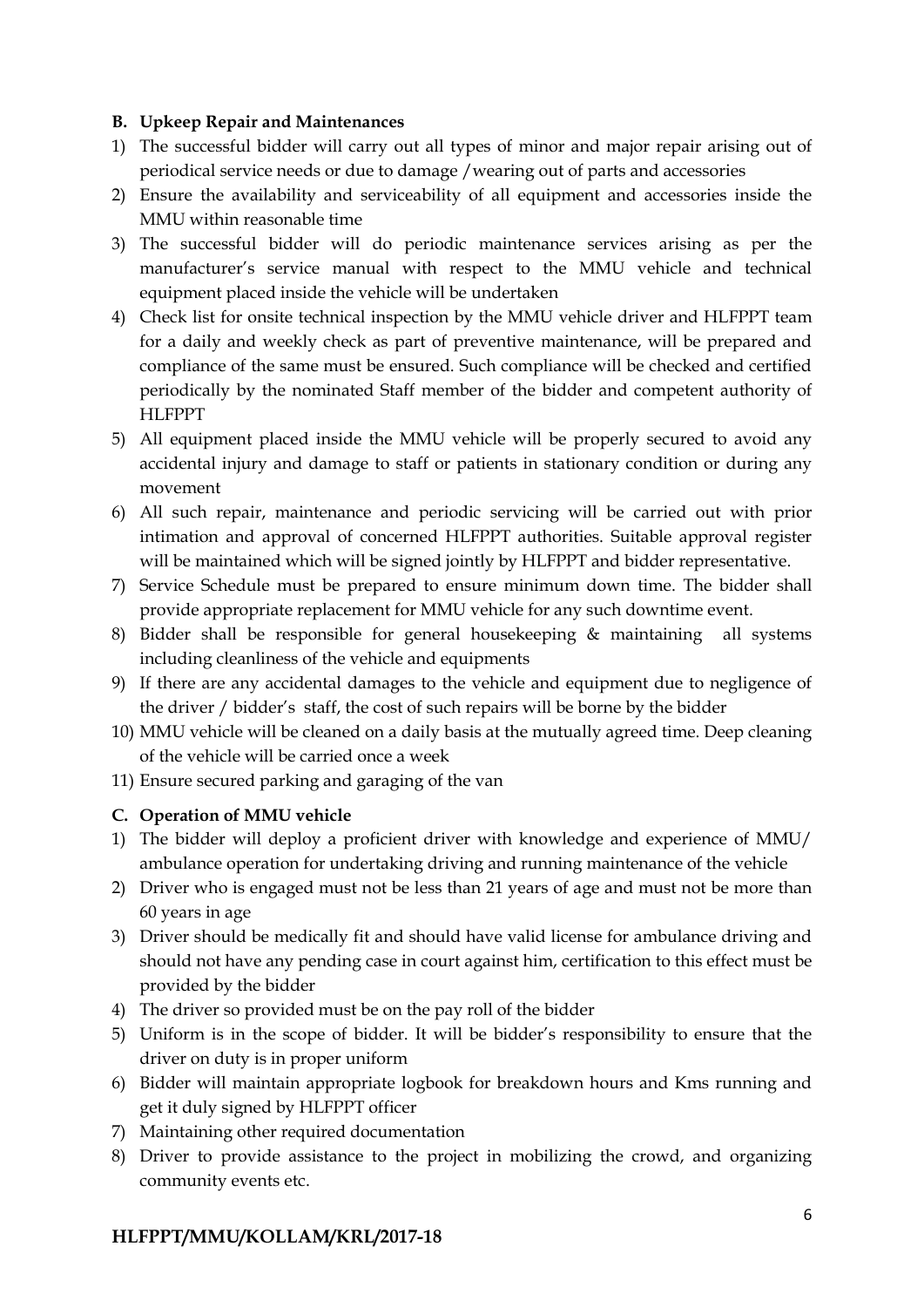9) Any other relevant responsibility as assigned by the competent authority in HLFPPT.

# **D. Compliance**

- 1) Bidder will ensure all legal compliance with respect to the following:
	- i. Vehicle: Monthly compliance as per prevailing Motor Vehicle Act
- 2) All drivers tools for the vehicle will be the responsibility of the bidder
- 3) All safety compliances as per government norms will be complied with

# **Section IV: Terms & Conditions**

- 1) The bidder should have all the supporting documents (Road Permits, Fitness Certificate, Driving License, Insurance etc.) for plying the MMU vehicle in the state of Kerala
- 2) The bidder shall, at its own cost, carry out basic fabrication and equipping of MMU vehicle as per HLFPPT specifications
- 3) HLFPPT shall without prejudice to its other remedies under the contract, deduct from the contract price, as liquidated damages a sum equivalent to 2.5% of the price of agreed and performed services for non working days of the vehicle and delay of each day until actual delivery or performance, up to a maximum deduction of 20% of the contract price. Once the maximum is reached, HLFPPT may consider termination of the contract.
- 4) A fine of Rs 1000/- will be imposed on non-adherence to the following as per the existing norms:-

i. Driver not wearing proper Uniform

- ii. Consumption of alcohol or any other intoxicants by the driver
- 5) HLFPPT carries the right to accept or reject any bid and to cancel the bidding process and reject all quotation at any time prior to the award of contract.
- 6) HLFPPT carries the right to negotiate with the party while awarding the contract.
- 7) The driver must be insured (accident/injury).
- 8) The vehicle must be insured along with third party insurance.
- 9) The bidder will ensure safe parking and maintenance so as to ensure safe running of vehicle as per the decided route plan of van.
- 10) The bidder will ensure the availability of the vehicle and driver both on all the 6 working days

# **Section V: Evaluation Process**

- 1) Envelope 'A' containing the Technical Bid (Annexure A) shall be opened first, after the last date of receiving the bids, and its contents shall be checked. In case Envelop 'A' does not contain all requisite documents, such bid shall be treated as non-responsive, and Envelop 'B' containing the Financial Bid (Annexure B) of such bid shall not be opened. Also, Envelop 'B' of bidders who are not qualified in Technical Bid shall not be opened.
- 2) Next, Envelope 'B' shall be opened. After opening Envelop 'B' all responsive bids shall be compared to determine the lowest evaluated bid. HLFPPT shall have freedom to choose and negotiate after opening of the Envelop 'B'.
- 3) HLFPPT reserves the right to accept or reject any bid, and to annul the bidding process and reject all the bids at any time prior to contract award, without incurring any liability.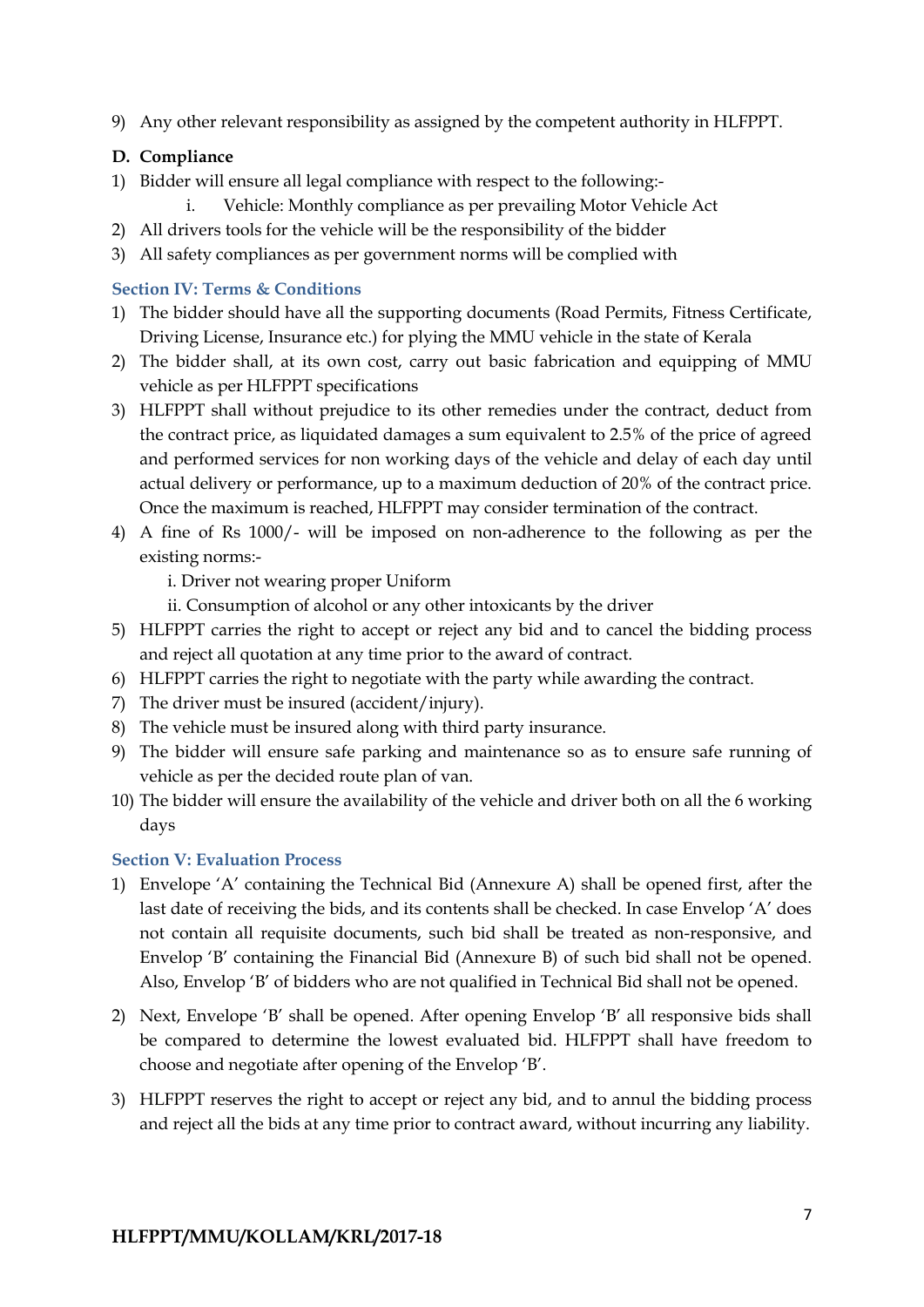- 4) Selection of Bidder would be done by the committee on the basis of Evaluation weighted:
	- Technical 70%
	- Financial 30%
- 5) Bidder who will obtain 70% marks or more in Technical evaluation would be considered for opening of financial bids.
- 6) Eligible Bidders will be evaluated on the following technical criteria

| S.No           | Criteria                                                           |
|----------------|--------------------------------------------------------------------|
| $\mathbf{1}$   | Bidder Profile                                                     |
| $\overline{2}$ | Past Experience with HLFPPT/NGO/Govt.                              |
| 3.             | Audited Annual Turnover for Last 3 Years                           |
| 4.             | Past Experience of Similar Task<br>(work Order to be attached)     |
| 5.             | Clientele (List of clients attached with complete contact details) |

- 7) Final Selection of the agencies would be done on the basis of total marks obtained in the Technical & Financial Evaluation
- 8) In case, selected bidder is not able to deliver or disagrees, the order will go to the 2<sup>nd</sup> overall rankholder**.**

#### **Section VI: Payment Terms**

- 1. Payment will be released through Cheque/ NEFT/RTGS after one month of satisfactory operations of the MMU and on submission of original bill
- 2. TDS will be deducted as per applicable income tax law before release the payment to the bidder.

# **Section VII - Key dates**

We strictly advise you to follow the time schedule of the bid for proposed tasks and responsibilities. The key dates are:

| Sr. | <b>Stage</b>                                              | Date       |
|-----|-----------------------------------------------------------|------------|
| No. |                                                           |            |
|     | Release of RFP                                            | 28-12-2016 |
| 2.  | Last date of receiving any queries                        | 05-01-2017 |
| 3.  | Last date of Receiving filled-in-Bid at HLFPPT Trivandrum | 11-01-2017 |
|     | Office                                                    |            |

# **Section VIII – Geography to be Covered**

The MMU vehicle will operate in 40 habitats in Kollam district. The average monthly running will be 2000 Km.

# **HLFPPT/MMU/KOLLAM/KRL/2017-18**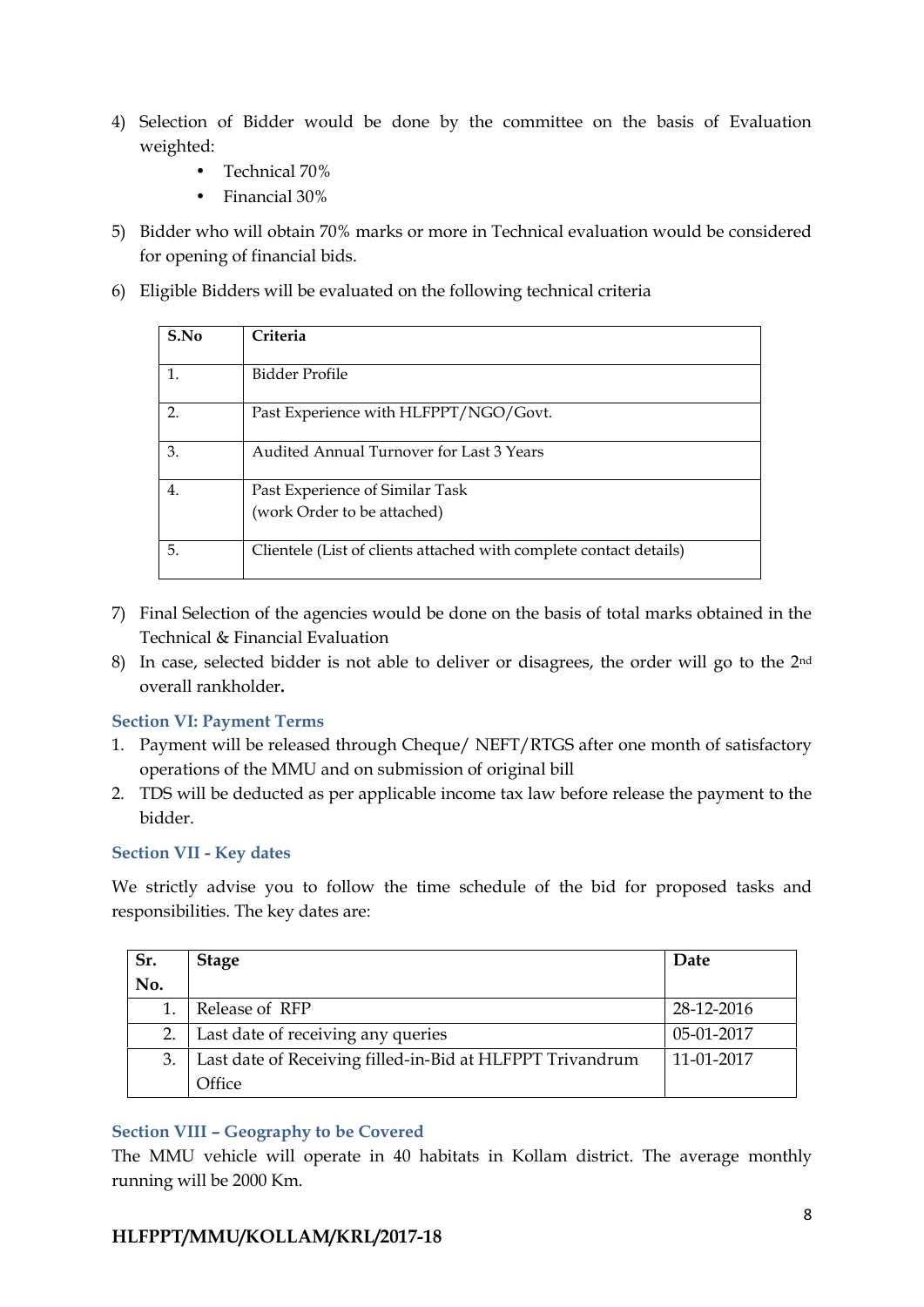# **1. Annexure A- Format for Receiving the Technical Bid**

#### **Envelope – A**

# **(To be submitted in a separate envelope duly labeled Envelope - A "Technical Bid")**

# Technical Bid - Technical Bid shall comprise the following documents

| Sl. | Particular             | Details to be submitted |
|-----|------------------------|-------------------------|
| No. |                        |                         |
|     | Bidder details         | Annexure A -1           |
|     | <b>Annual Turnover</b> | Annexure A-2            |
|     | Declaration Form       | Annexure A-3            |

*Note: Technical Bid should be duly page numbered, otherwise will not be considered.*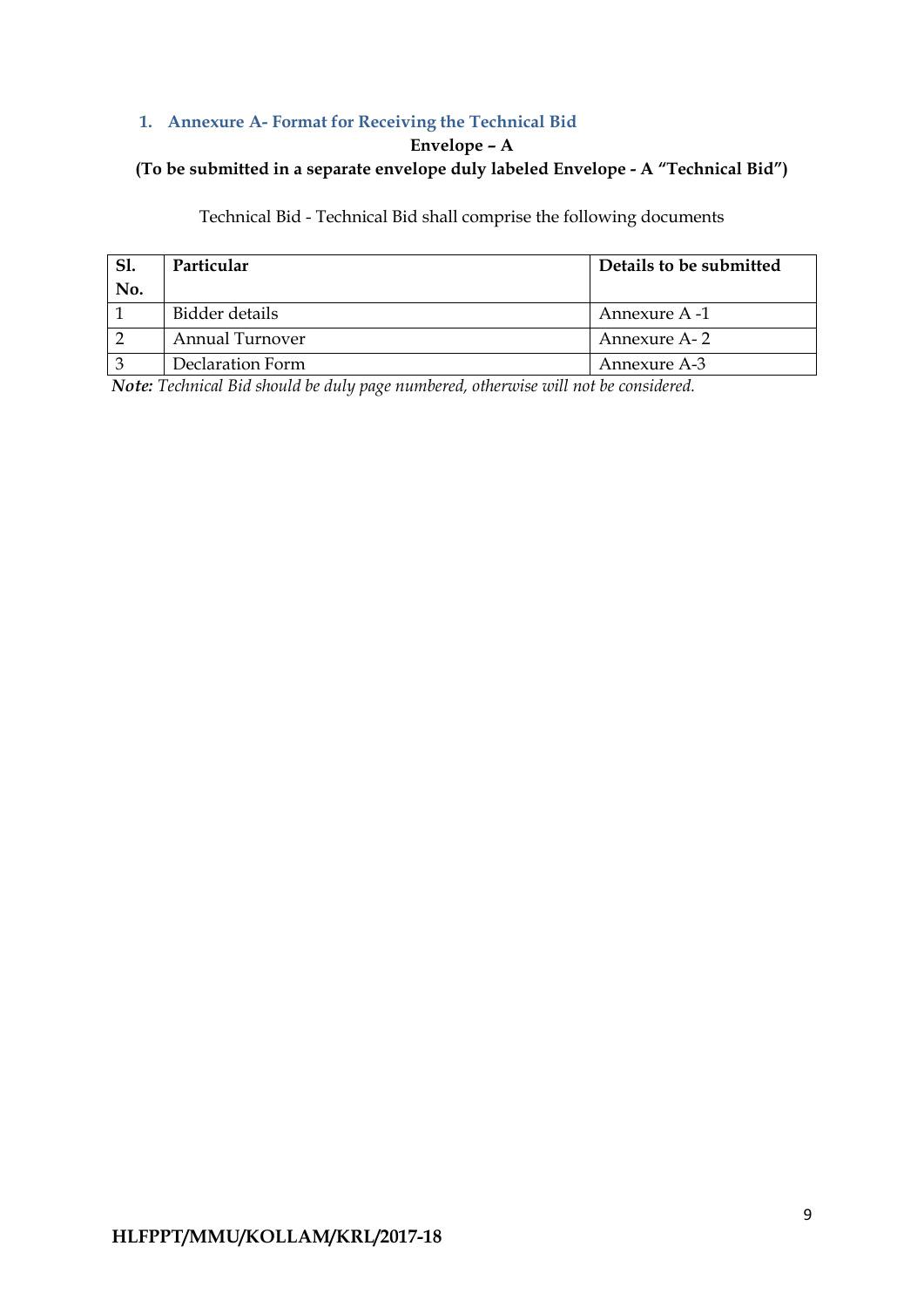**Annexure A -1**

# **Bidder Details: Technical Format 1 (To be submitted in Envelope A duly labeled "Technical Proposal")**

| $\mathbf{1}$            | Name of Organization/Individual                                                    |                                                                                                                                                                                                                                        |
|-------------------------|------------------------------------------------------------------------------------|----------------------------------------------------------------------------------------------------------------------------------------------------------------------------------------------------------------------------------------|
|                         |                                                                                    |                                                                                                                                                                                                                                        |
|                         |                                                                                    |                                                                                                                                                                                                                                        |
|                         |                                                                                    |                                                                                                                                                                                                                                        |
|                         |                                                                                    | In case of partnership firm and limited<br>company certified copy of partnership deed/<br>Articles of Association and Memorandum<br>of Association along with registration<br>certificate of the company shall have to be<br>enclosed. |
| $\overline{2}$          | PAN                                                                                | No.                                                                                                                                                                                                                                    |
|                         |                                                                                    | (Copy enclosed)                                                                                                                                                                                                                        |
| 3                       | Service Tax No (if available)                                                      | Registration No.                                                                                                                                                                                                                       |
|                         |                                                                                    |                                                                                                                                                                                                                                        |
|                         |                                                                                    | Valid till date______                                                                                                                                                                                                                  |
|                         |                                                                                    | (Copy enclosed)                                                                                                                                                                                                                        |
| $\overline{\mathbf{4}}$ | <b>Address for Communication</b>                                                   |                                                                                                                                                                                                                                        |
| 5                       | Telephone Number with STD Code                                                     |                                                                                                                                                                                                                                        |
| 6                       | Mobile Number                                                                      |                                                                                                                                                                                                                                        |
| 7                       | E-mail Address for all communications                                              |                                                                                                                                                                                                                                        |
| 8                       | Whether similar job work undertaken in the past; if so please attach details along |                                                                                                                                                                                                                                        |
|                         | with documentary evidences and photographs of the same.                            |                                                                                                                                                                                                                                        |
| 8.1                     | <b>MMU</b><br>vehicle/Ambulance<br>of<br>No.                                       |                                                                                                                                                                                                                                        |
|                         | operated within last 3 years (if any)                                              |                                                                                                                                                                                                                                        |
| 8.2                     | Name of the clients with address<br>(iif)                                          |                                                                                                                                                                                                                                        |
|                         | applicable)                                                                        |                                                                                                                                                                                                                                        |
|                         |                                                                                    |                                                                                                                                                                                                                                        |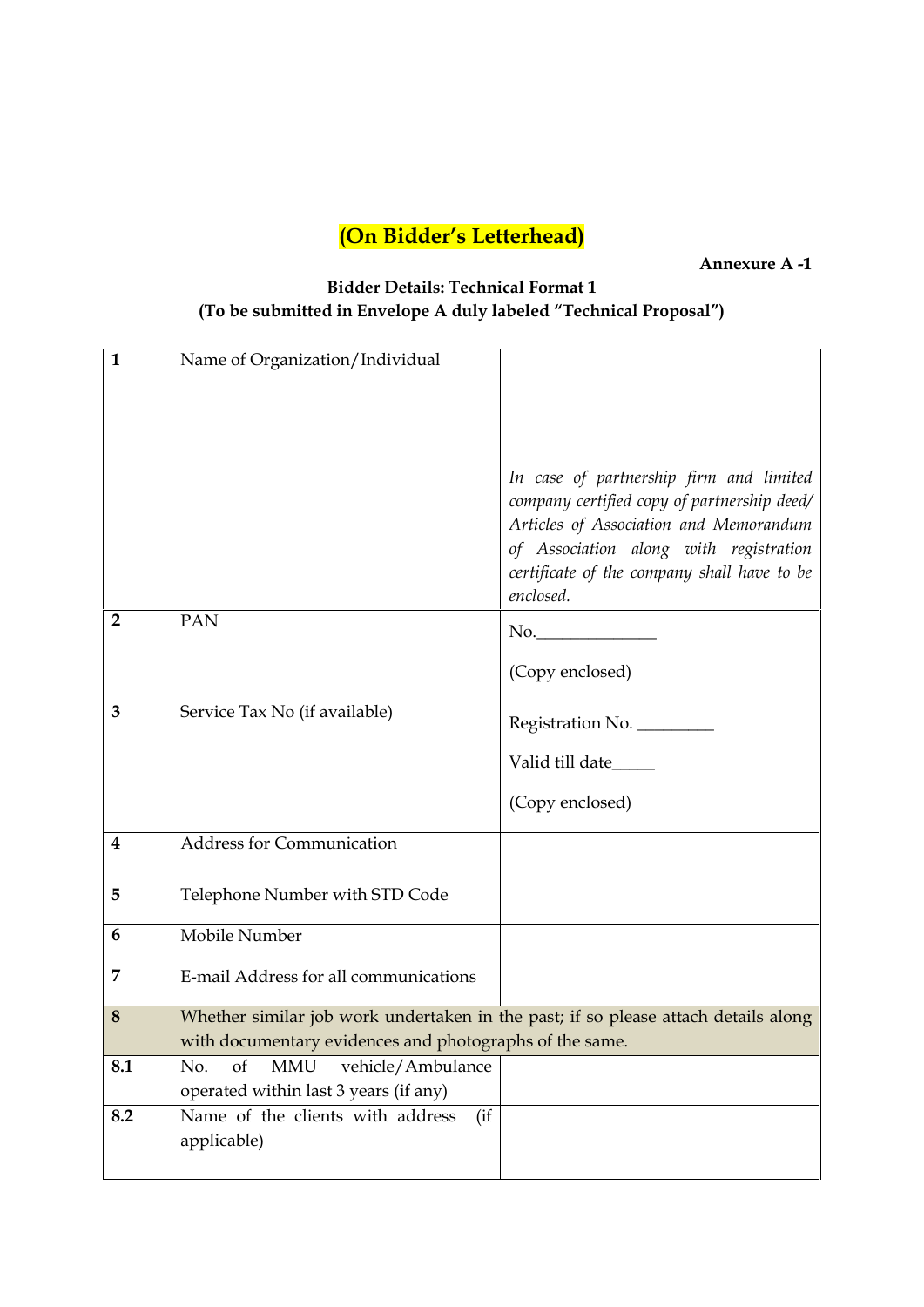| 8.4<br>No. of commercial vehicles owned (copy<br>of RCs to be enclosed):<br>8.5<br>No. of vehicles contracted<br>recently<br>(Copy of contract/Work order):<br>9<br>Please provide the following:<br>Audited Annual Turnover (value in Rs.) for the FY 13-14, FY 14-15 and FY 15-16<br>(attach three years Audited balance sheet and Profit & Loss A/c or Audited Annual<br>Turnover Certificate for the above years by Practising CA. The CA Certificate<br>should be on the letter head of the CA Firm with Registration Number of the firm<br>and also the CA Membership number clearly stated.)<br>Overall Manpower available with the bidder:<br>10<br>10.1<br>No. of drivers (if any):<br>10.2<br>No. of skilled mechanics (if any):<br><b>Details of Authorized Representative</b><br>11<br>11.1<br>Name<br>11.2<br>Designation<br>11.3<br>Address for communication<br>11.4<br>Telephone No with STD Code<br>Mobile Number<br>11.5<br>E-mail<br>11.6 | 8.3 | Attach copies of work orders received<br>from the above mentioned clients: |  |
|--------------------------------------------------------------------------------------------------------------------------------------------------------------------------------------------------------------------------------------------------------------------------------------------------------------------------------------------------------------------------------------------------------------------------------------------------------------------------------------------------------------------------------------------------------------------------------------------------------------------------------------------------------------------------------------------------------------------------------------------------------------------------------------------------------------------------------------------------------------------------------------------------------------------------------------------------------------|-----|----------------------------------------------------------------------------|--|
|                                                                                                                                                                                                                                                                                                                                                                                                                                                                                                                                                                                                                                                                                                                                                                                                                                                                                                                                                              |     |                                                                            |  |
|                                                                                                                                                                                                                                                                                                                                                                                                                                                                                                                                                                                                                                                                                                                                                                                                                                                                                                                                                              |     |                                                                            |  |
|                                                                                                                                                                                                                                                                                                                                                                                                                                                                                                                                                                                                                                                                                                                                                                                                                                                                                                                                                              |     |                                                                            |  |
|                                                                                                                                                                                                                                                                                                                                                                                                                                                                                                                                                                                                                                                                                                                                                                                                                                                                                                                                                              |     |                                                                            |  |
|                                                                                                                                                                                                                                                                                                                                                                                                                                                                                                                                                                                                                                                                                                                                                                                                                                                                                                                                                              |     |                                                                            |  |
|                                                                                                                                                                                                                                                                                                                                                                                                                                                                                                                                                                                                                                                                                                                                                                                                                                                                                                                                                              |     |                                                                            |  |
|                                                                                                                                                                                                                                                                                                                                                                                                                                                                                                                                                                                                                                                                                                                                                                                                                                                                                                                                                              |     |                                                                            |  |
|                                                                                                                                                                                                                                                                                                                                                                                                                                                                                                                                                                                                                                                                                                                                                                                                                                                                                                                                                              |     |                                                                            |  |
|                                                                                                                                                                                                                                                                                                                                                                                                                                                                                                                                                                                                                                                                                                                                                                                                                                                                                                                                                              |     |                                                                            |  |
|                                                                                                                                                                                                                                                                                                                                                                                                                                                                                                                                                                                                                                                                                                                                                                                                                                                                                                                                                              |     |                                                                            |  |
|                                                                                                                                                                                                                                                                                                                                                                                                                                                                                                                                                                                                                                                                                                                                                                                                                                                                                                                                                              |     |                                                                            |  |
|                                                                                                                                                                                                                                                                                                                                                                                                                                                                                                                                                                                                                                                                                                                                                                                                                                                                                                                                                              |     |                                                                            |  |
|                                                                                                                                                                                                                                                                                                                                                                                                                                                                                                                                                                                                                                                                                                                                                                                                                                                                                                                                                              |     |                                                                            |  |

# **Signature of Bidder with Seal**

Date: \_\_\_\_\_\_\_\_\_\_\_\_\_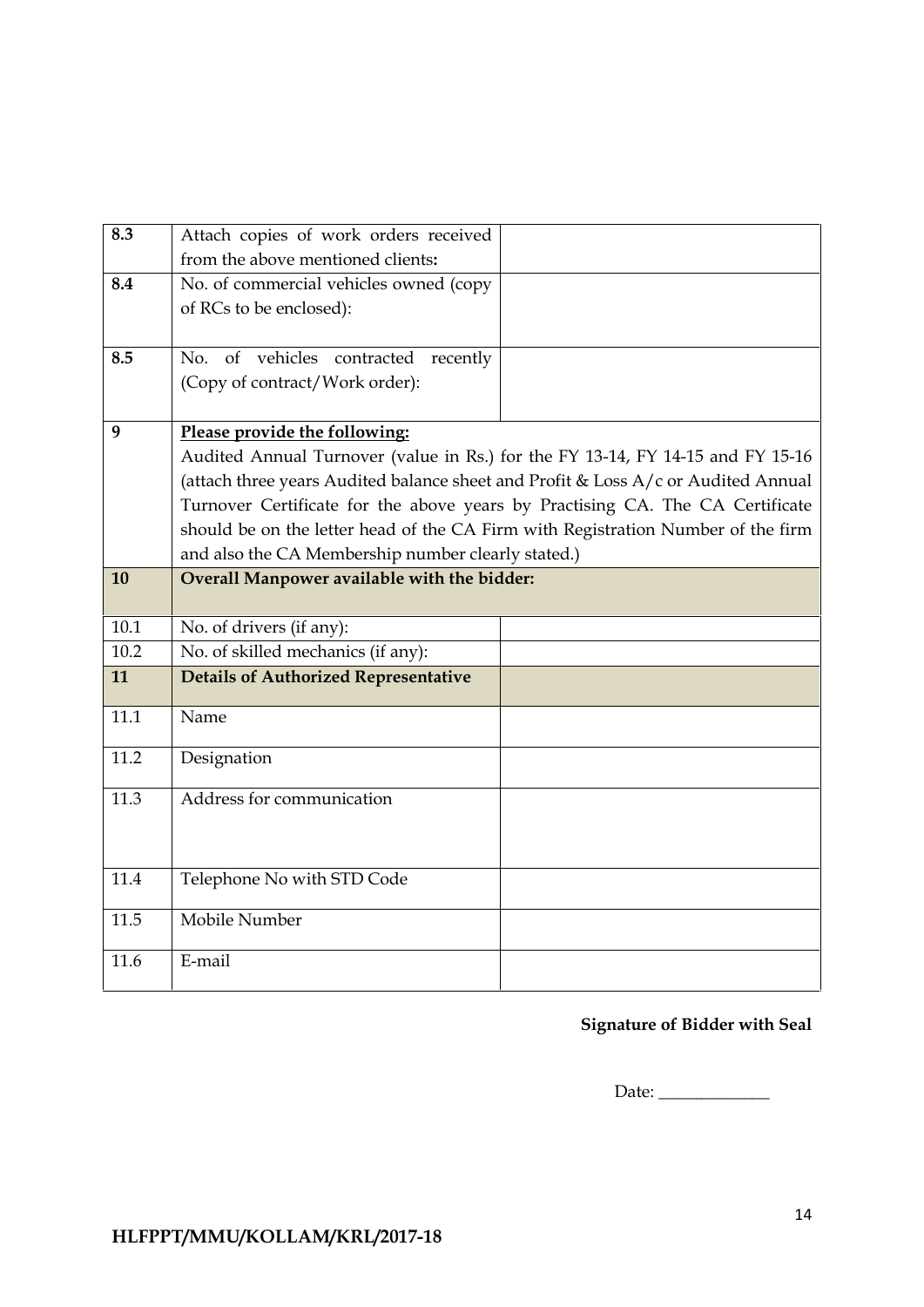#### **Annexure A - 2**

# **Bidder's Annual Turn Over: Technical Format 2 (To be contained in Envelope A)**

#### **Requirement:**

Annual turnover from similar works during the last 3 financial years;

| Sr. No.        | Financial | Turn Over Amount* |
|----------------|-----------|-------------------|
|                | Year      |                   |
|                | 2015-16   |                   |
|                | 2014-15   |                   |
| $\mathfrak{Z}$ | 2013-14   |                   |

#### **To be filled in by the Bidder:**

#### **Signature of Bidder with Seal**

Date:

#### **Supporting document:**

Audited Annual Turnover (value in Rs.) for the FY 13-14, FY 14-15 and FY 15-16 (attach three years Audited balance sheet and Profit & Loss A/c or Audited Annual Turnover Certificate for the above years by a practicing CA).

**Note:** The CA Certificate should be on the letter head of the CA Firm with Registration Number of the firm and also the CA Membership number clearly stated.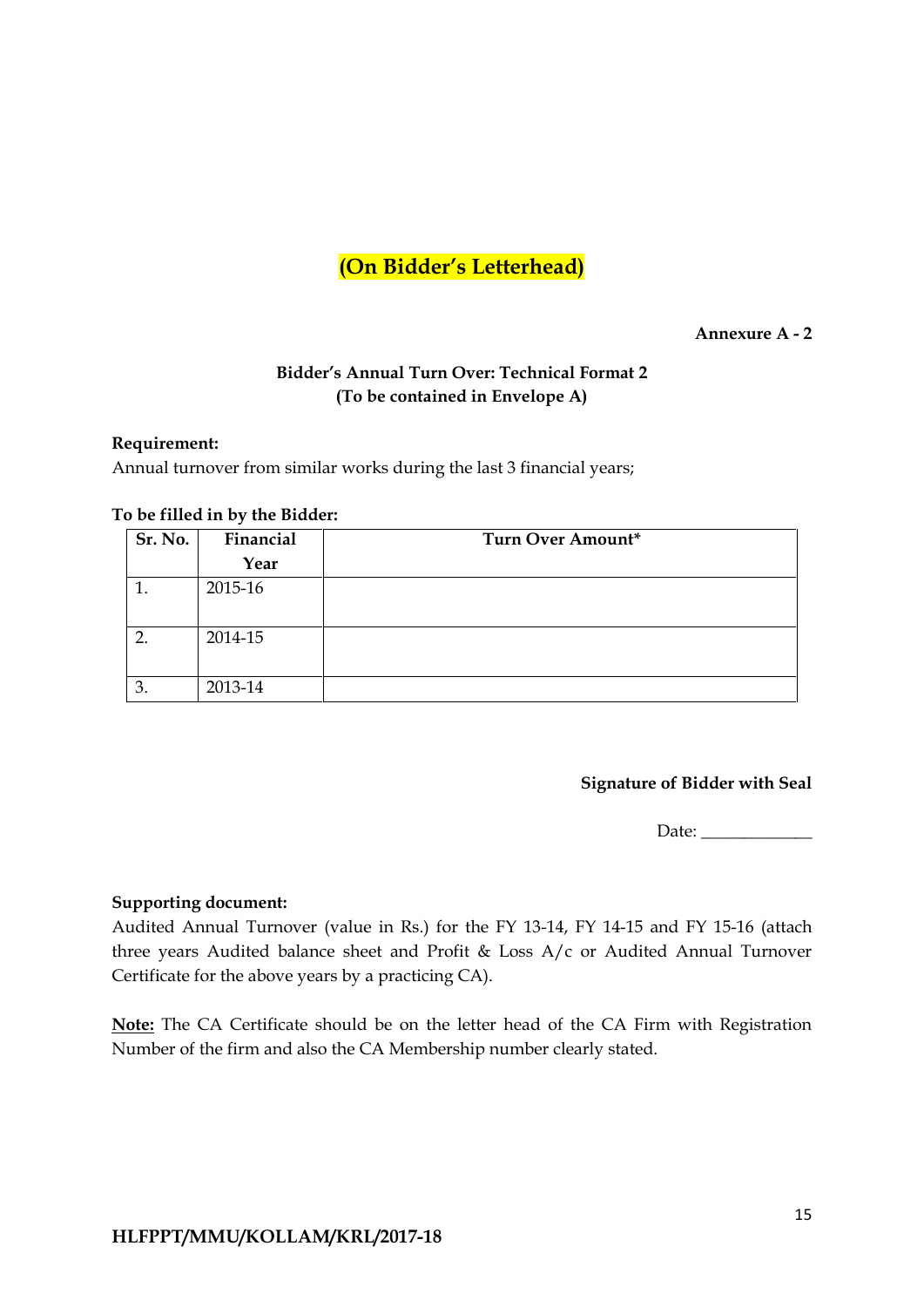# **Bidder Declaration: Technical Format 3 (To be contained in Envelope A)**

**Annexure A - 3**

#### Undertaking from the Bidder

In response to the *RFP No:* **HLFPPT/MMU/KRL/2016-17** , we have submitted our technical & financial bids for *"Supply, Operations & Maintenance of Mobile Medical Unit vehicle in Kollam district, Kerala"* at your office Hindustan Latex Family Planning Promotion Trust (HLFPPT) TC 27/23(2) MRA 81, Metro Lane, Kunnukuzhi, Trivandrum. In connection with the above bids, we hereby declare as under:

- i. That we are neither related to any of your Trustees, Officers and other employees, nor do we have any financial, commercial or other interests with any of the above persons in any capacity whatsoever.
- ii. That we have submitted the bids in the name of M/s…………………….......................and declare that no other bids have been submitted by us in the name of any other firms/companies/proprietors/individuals which comes under the same management and related parties.
- iii. We hereby undertakes that in case of any violations to the above declarations at any stage of the contract, HLFPPT reserves the sole right to cancel the Work Order and recover the full value of the Work Order from us.

#### **Signature of Bidder of with Seal**

Date: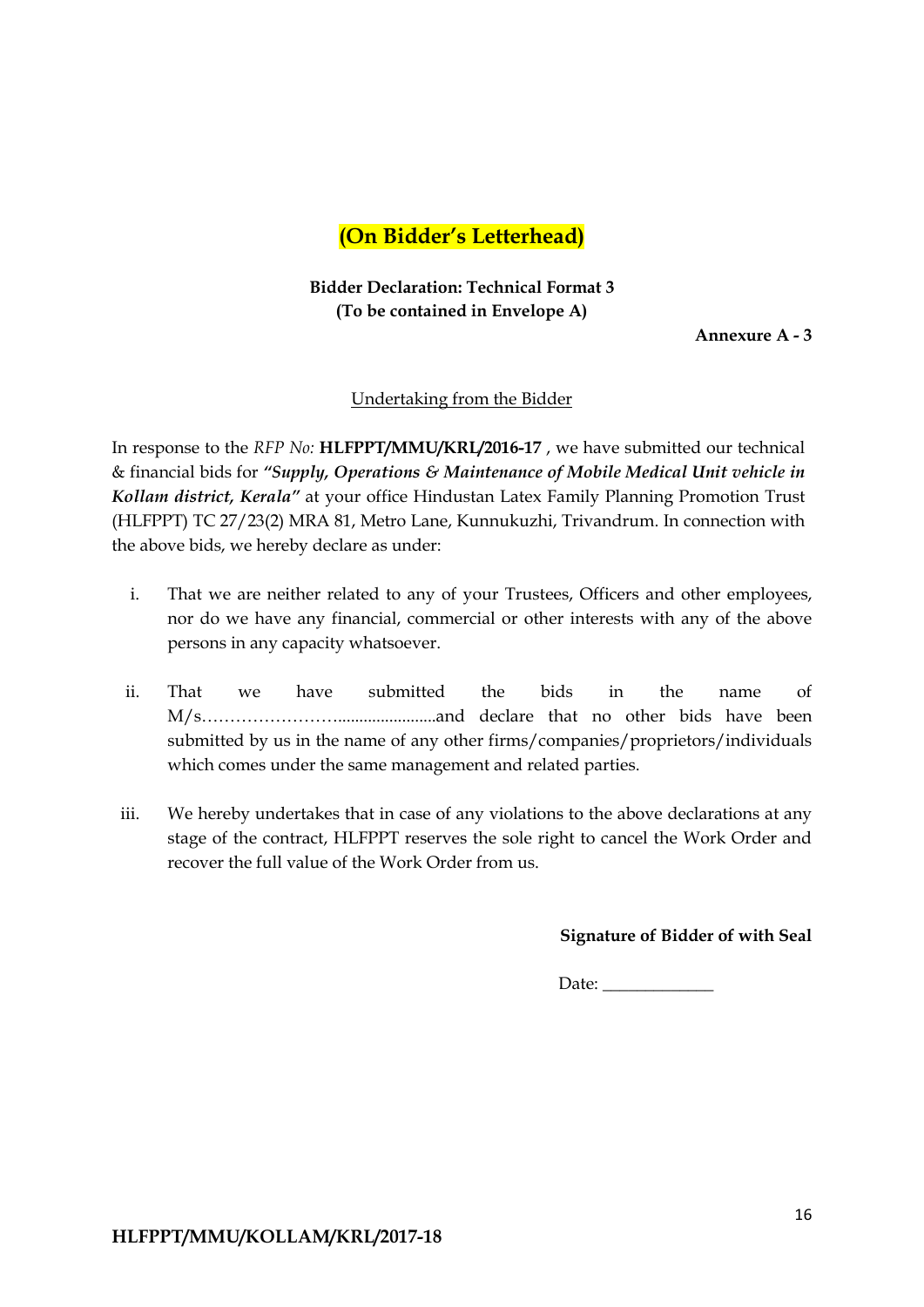**2. Annexure B - Format for Receiving the Financial Bid**

**Annexure - B**

# **Financial Bid (To be submitted in a separate envelope duly labeled Envelope B "Financial Bid")**

**NAME OF WORK:** *"Proposal for Supply, Operations & Maintenance of Mobile Medical Unit vehicle in Kollam district, Kerala"*

I/We hereby bid for the execution of the above work within the time specified at the rate and amount stated by us in the Financial Bid –Annexure B in all respects and in accordance with the specifications and instructions in writing and in all respects in accordance with such conditions so far as applicable. I/We have visited the area of work and am/ are fully aware of scope of work and all the conditions likely to affect carrying out the work. I/We have fully acquainted myself/ourselves about the conditions in regard to accessibility of site, nature and the extent of road and working conditions, including movement of vehicle required for the satisfactory execution of contract.

Should this bid be accepted, I/We hereby agree to abide by and fulfill all the terms and provisions of the said conditions of contract.

**Signature of Bidder of with Seal**

Date: